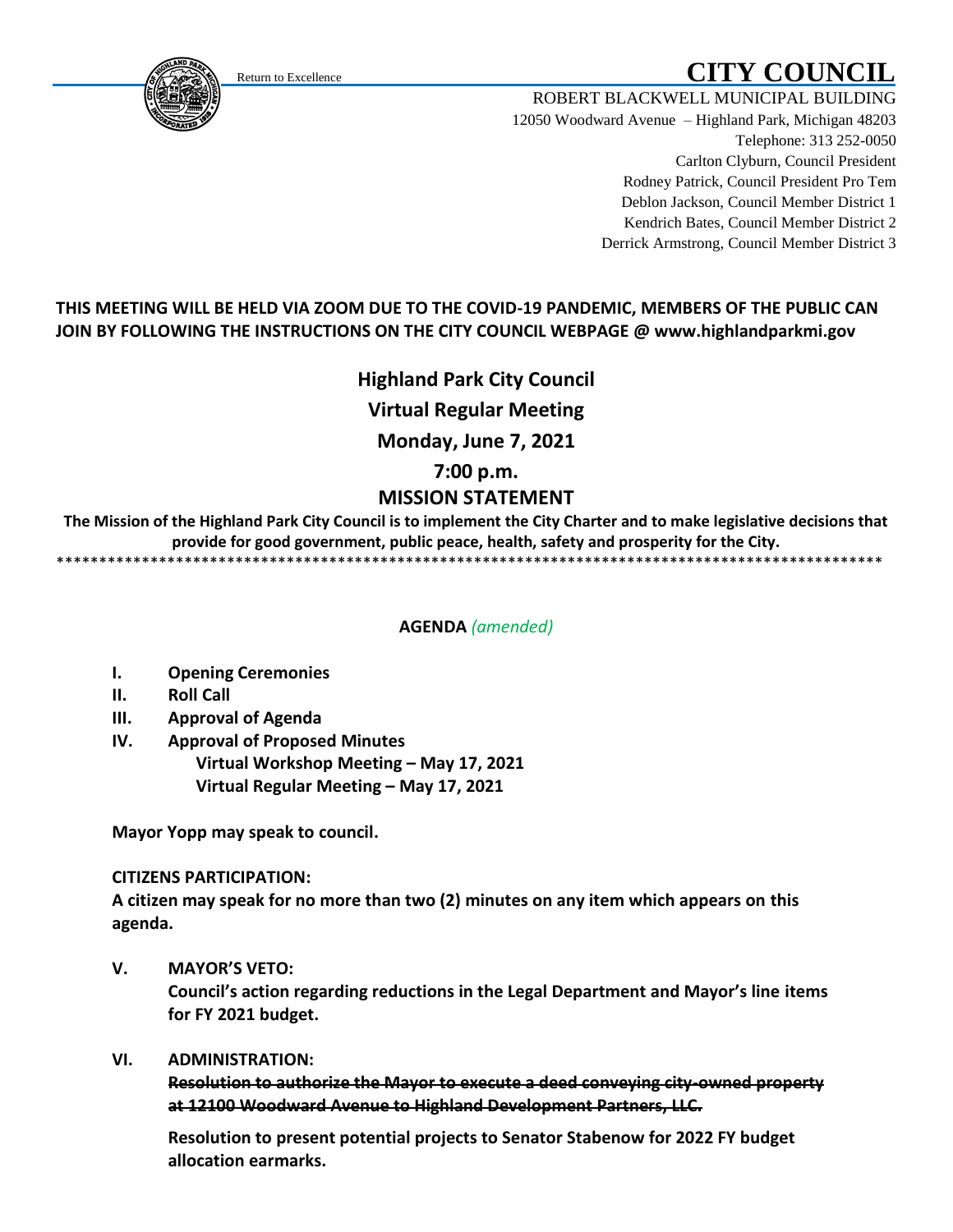- **VII. CITY ADMINISTRATOR:**
	- **a. Resolution authorizing Notice of Intent RE Act 94 requirements and Declaration of Intent to Reimburse (Water Supply System Improvements)**
	- **b. Notice of Intent and Reimbursement resolution 2021 Capital Improvement Bonds (Limited Tax General Obligation).**
	- **c. Resolution authorizing Notice of Intent Re ACT 94 requirements and Declaration of Intent to reimburse (Sewage Disposal System Improvements).**
	- **d. Notice of Intent and Reimbursement resolution 2021 Waterworks System Limited Tax General Obligation Bonds.**
	- **e. Request approval of engagement letter from Miller Canfield re: City of Highland Park 2021 Bonds- Drinking Water Revolving Fund.**
	- **f. Request approval of engagement letter from Miller Canfield re: City of Highland Park 2021 Bonds – Clean Water Revolving Fund.**

### **VIII. CITY CLERK:**

 **Resolution to approve a Service Agreement with Adin Consultation Group.**

### **IX. COMMUNITY DEVELOPMENT:**

- **a. Resolution to sell the vacant residential side lot at 87 Tyler to adjacent property owner at 83 Tyler.**
- **b. Resolution to sell the vacant residential side lot at 194 Tennyson to the adjacent property owner at 190 Tennyson.**
- **c. Resolution to sell the vacant residential side lot at 167 Monterey to the adjacent property owner at 169 Monterey.**
- **d. Resolution to sell the vacant residential side lot at 167 Midland to the adjacent property owner at 171 Midland.**
- **e. Resolution to sell the vacant residential side lot at 121 Kendall to the adjacent property owner at 123 Kendall.**
- **f. Resolution to sell the vacant residential side lot at 241 Ford to the adjacent property at 237 Ford.**

## **X. FINANCE:**

- **a. Resolution to amend contract with Yeo & Yeo for Financial Audit Services.**
- **b. Resolution to authorize the City to update the Useful Life of Capital Assets policy.**
- **c. Resolution to adopt a Grant Accounting and Administration Policy.**
- **d. Submission of Monthly Financial statement January 31, 2021.**
- **e. Submission of Monthly Financial statement February 28, 2021.**
- **f. Submission of Monthly Financial statement March 31, 2021.**
- **g. Submission of Monthly Financial statement April 30, 2021.**
- **XI. CITY TREASURER:**

 **Resolution to authorize the City to use electronic transactions for Public Funds, Adopt an "ACH" policy and designate the Treasurer as the electronic transactions officer.** 

- **XII. WATER DEPARTMENT/ENGINEERING:**
	- **a. Resolution for the acceptance of the 2021 Affordability and Planning (AP) grant award by the State of Michigan Department of Environment, Great Lakes, and Energy (EGLE) to the City of Highland Park Water Department.**